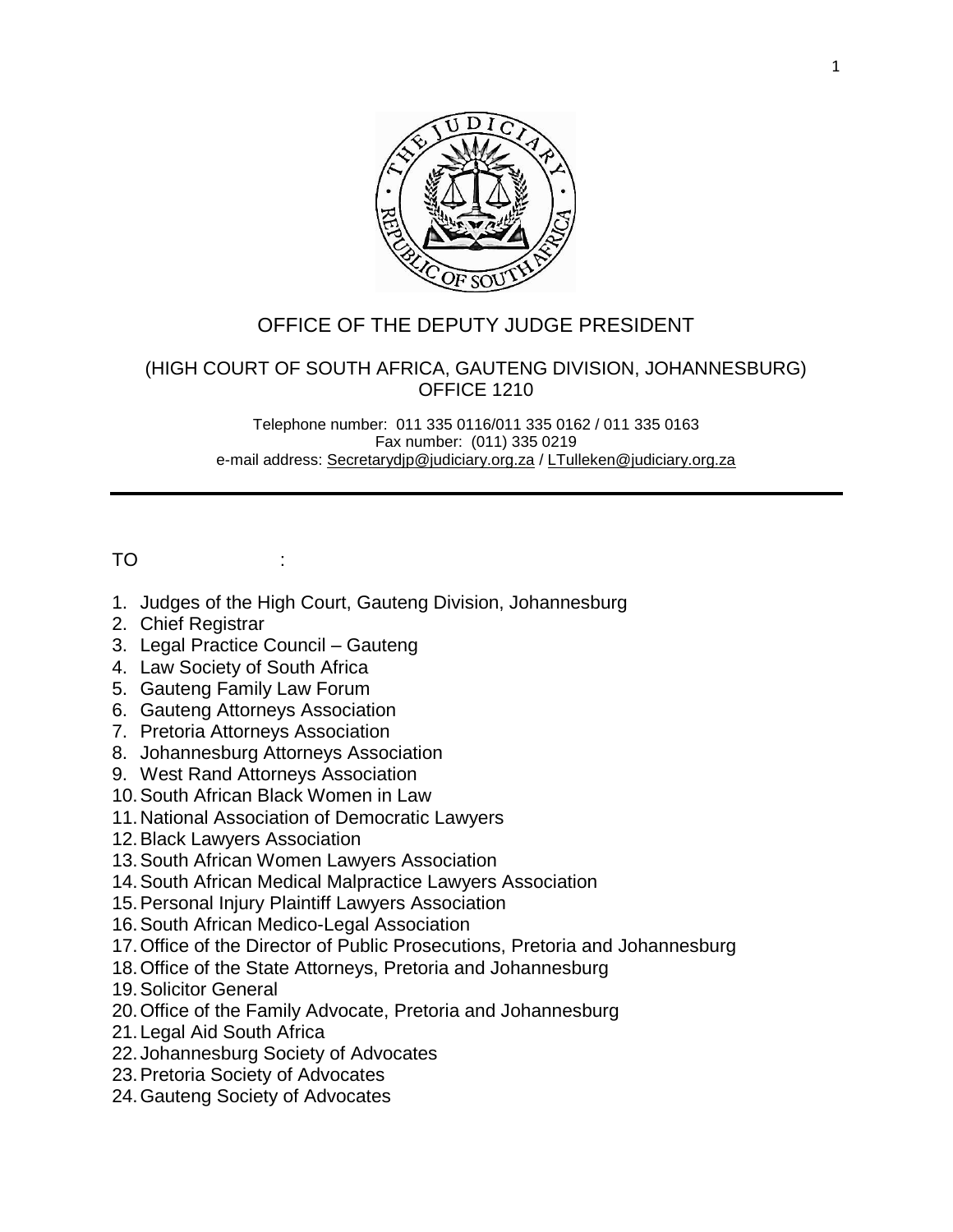| 26. General Council of the Bar of South Africa<br>27. National Bar Council of South Africa<br>28. South African Bar Association<br>29. National Forum of Advocates<br>30. North Gauteng Association of Advocates<br>31. Church Square Association of Advocates<br>32. Advocates for Transformation<br>37. Gauteng Society of Advocates |         | 25. Pan African Bar Association of South Africa<br>33. Legal Division of the Department of Health: Gauteng<br>34. Legal Division of the Department of Sport, Arts, Culture and Recreation<br>35. Gauteng Department of Agriculture and Rural Development<br>36. Legal Services - Gauteng Provincial Department of Education |
|----------------------------------------------------------------------------------------------------------------------------------------------------------------------------------------------------------------------------------------------------------------------------------------------------------------------------------------|---------|-----------------------------------------------------------------------------------------------------------------------------------------------------------------------------------------------------------------------------------------------------------------------------------------------------------------------------|
| DATE                                                                                                                                                                                                                                                                                                                                   |         | $\frac{1}{2}$ 07 June 2022                                                                                                                                                                                                                                                                                                  |
| OUR REF                                                                                                                                                                                                                                                                                                                                | diam'r. | DJP/36/2012/lt                                                                                                                                                                                                                                                                                                              |
| RE                                                                                                                                                                                                                                                                                                                                     |         | <b>REVISION OF CHAPTER 8 OF THE JUDGE PRESIDENT'S</b><br>PRACTICE DIRECTIVE 01 OF 2021 TO ACHIEVE CLARITY<br>ON THE SCOPE OF THE SPECIAL INTERLOCUTORY<br>COURT (with effect from 17 June 2022, the substantive<br>amendments are underlined)                                                                               |

### **EXPLANATORY NOTE:**

Owing to different interpretations of the scope of the Interlocutory court's scope the changes as indicated below have been made. The significant clarifications are:

- (1) All types of cases are dealt with by this court.
- (2) Opposed and unopposed matters may be enrolled. Should experience prove that the volume of opposed matters overburdens this court, further revisions shall be considered.
- (3) Consequential relief in cases where a compelling order is not complied with shall also be dealt with in this court in cases other than those in which the RAF is the defendant.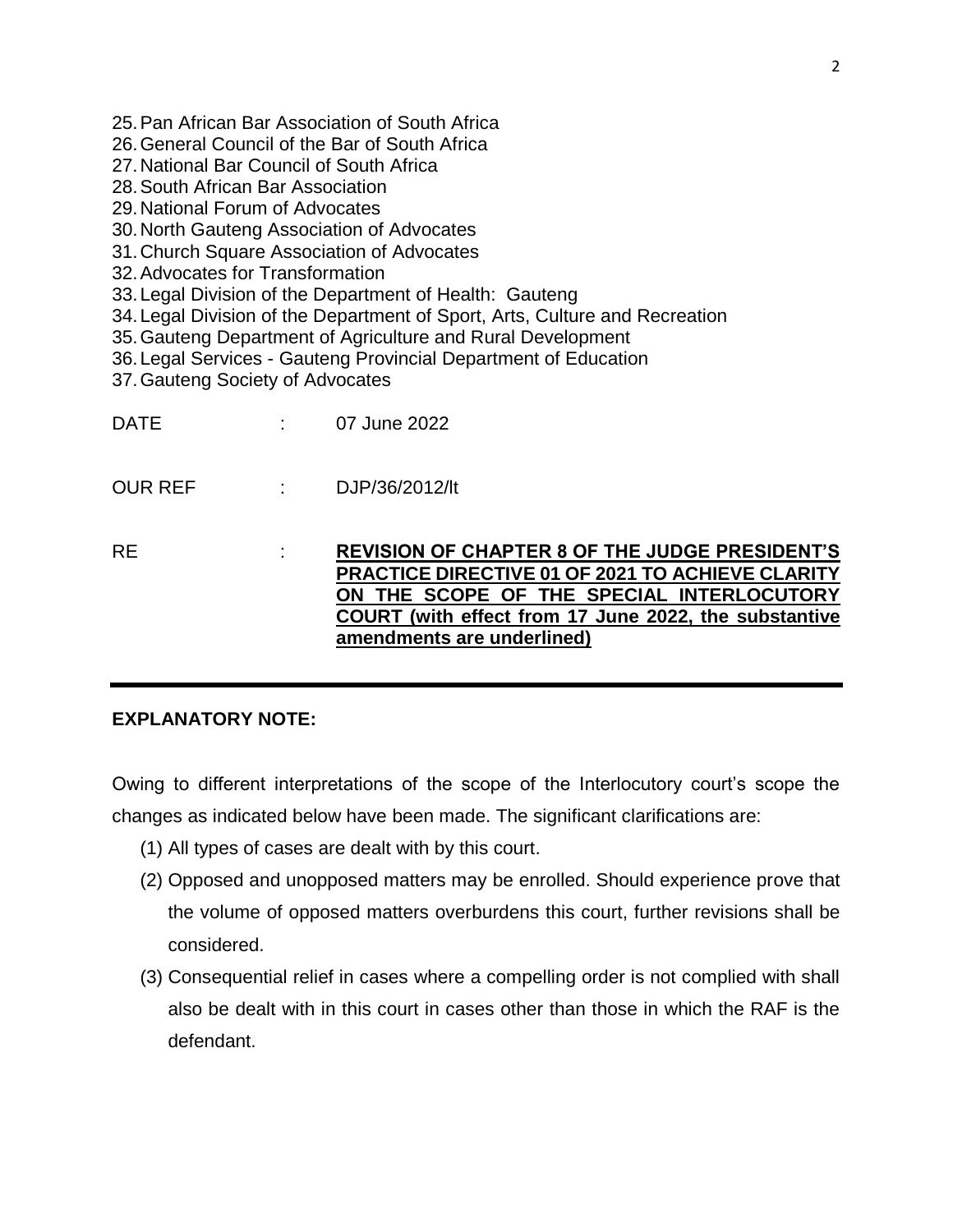# **CHAPTER 8: THE SPECIAL INTERLOCUTORY COURT: ROLE AND FUNCTIONS, APPLICABLE TO ALL CATEGORIES OF MATTERS**

43. A motion court, the Special Interlocutory Court, to address issues of non-compliance with this Directive or of the practice manual of the court or of any rule of court, whether opposed or unopposed, in all cases, ie trials, applications and appeals, will sit Mondays to Thursdays every week, except during the period of dies non, between 16 December and 15 January. Matters where the RAF is the defendant and in terms of chapter 6 of this Directive, qualify to apply in the Special Interlocutory court for a referral for adjudication of the case by default, shall include cases in which set down dates have not been allocated as well as cases in which set down dates have been allocated.

44. Save as provided in paragraph 43, cases shall be set down on notice filed before noon 7 clear Court days before the hearing date; be succinct and, where appropriate, brief heads of argument shall be submitted at the hearing.

45. Ordinary opposed or unopposed interlocutory matters relating to matters other than those described in paragraph 43 must not be enrolled in this Court and must instead be enrolled in the general opposed or unopposed motion court, whichever is applicable.

46. Draft Orders in the Special Interlocutory Court, in addition to being uploaded to the files on CaseLines, must also be sent in word format by email to the secretary of the presiding Judge to enable revisions, if required, at the discretion of the Judge. The Draft Orders must bear the name of Counsel, the Attorney and their respective email addresses. Upon an Order being granted, the Registrar shall prepare the Order and upload it to the electronic file on CaseLines by no later than the day following the date of the Order. Copies shall be emailed to the attorney at the email address stated on the Draft.

47. Any party who, having reason to be aggrieved by the other party's neglect, dilatoriness, failure or refusal to comply with any Rule of Court, provision of the Practice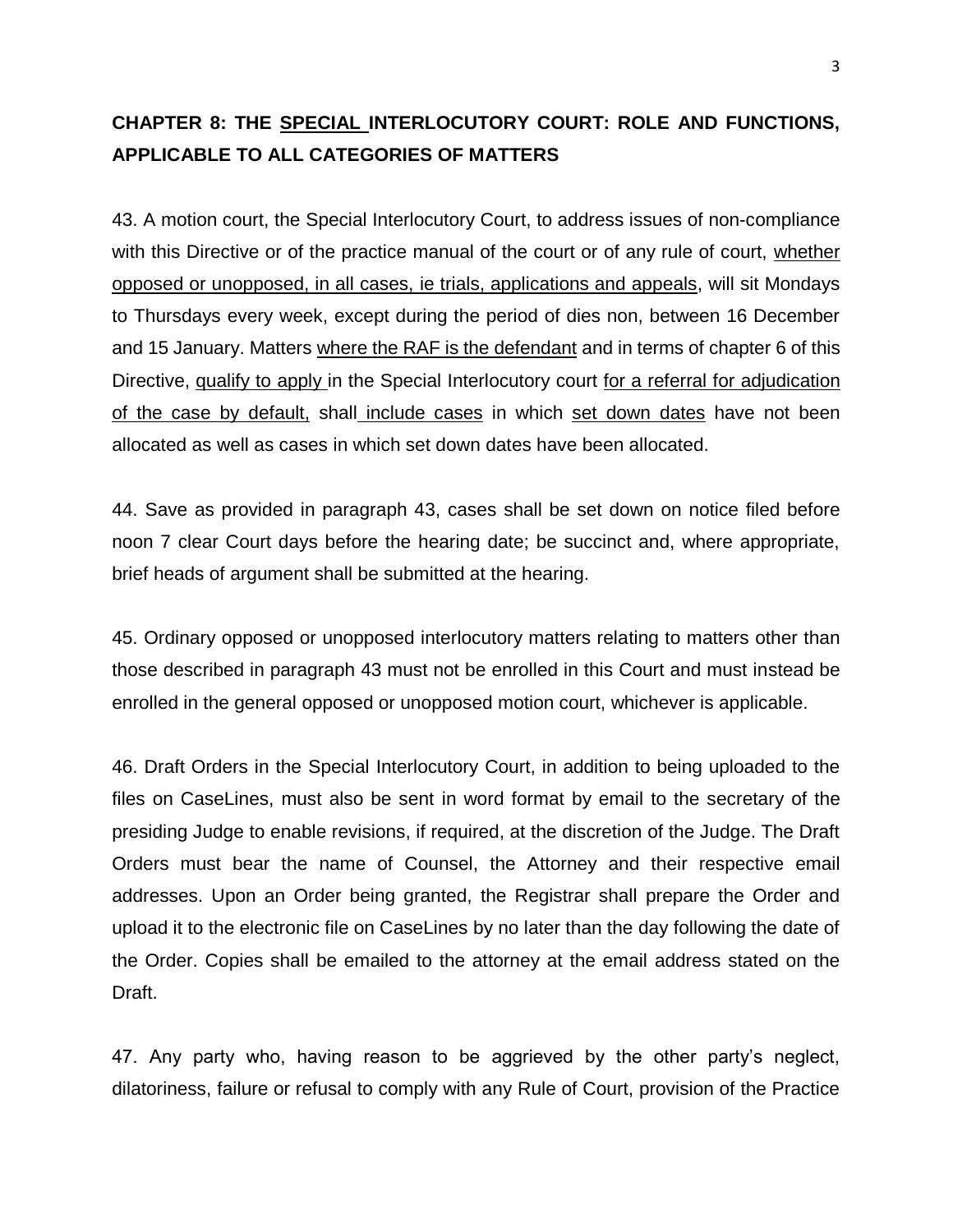Manual or provision of this Directive must utilise the Interlocutory Court to compel compliance from the delinquent party: further,

- 47.1: if a party, other than the RAF, fails to comply with a complying order, served on that party, and a rule of court provides that such non-compliance may entitle an aggrieved party to apply to strike out the claim or defence, such application to strike out shall again be enrolled in the Special Interlocutory Court for final relief,
- 47.2: where the defendant is the RAF, chapter 6 of this Directive shall apply in relation to final relief.

48. Furthermore, any breach by a Legal Practitioner to promote and advance the efficacy of the Legal Process as stipulated in paragraph 60.1 of the Code of Conduct for Legal Practitioners may be referred to the Legal Practice Council for investigation into possible professional misconduct.

49. In particular, Plaintiffs in category "Y" matters who allege that the Defendant is culpable in any way for an unnecessary delay, must not hesitate to utilise this court.

50. Among the matters which this court will deal with will be:

50.1. the failure to deliver timeously any practice note or Heads of Argument that are due,

50.2. a failure to comply with Rule 36,

50.3. a failure to sign a Rule 37 minute promptly,

50.4. a failure to comply timeously with any undertaking given in a Rule 37 conference,

50.5. a failure to secure an expert timeously for an interview with a patient,

50.6. a failure to secure a meeting of experts for the purpose of preparing joint minutes,